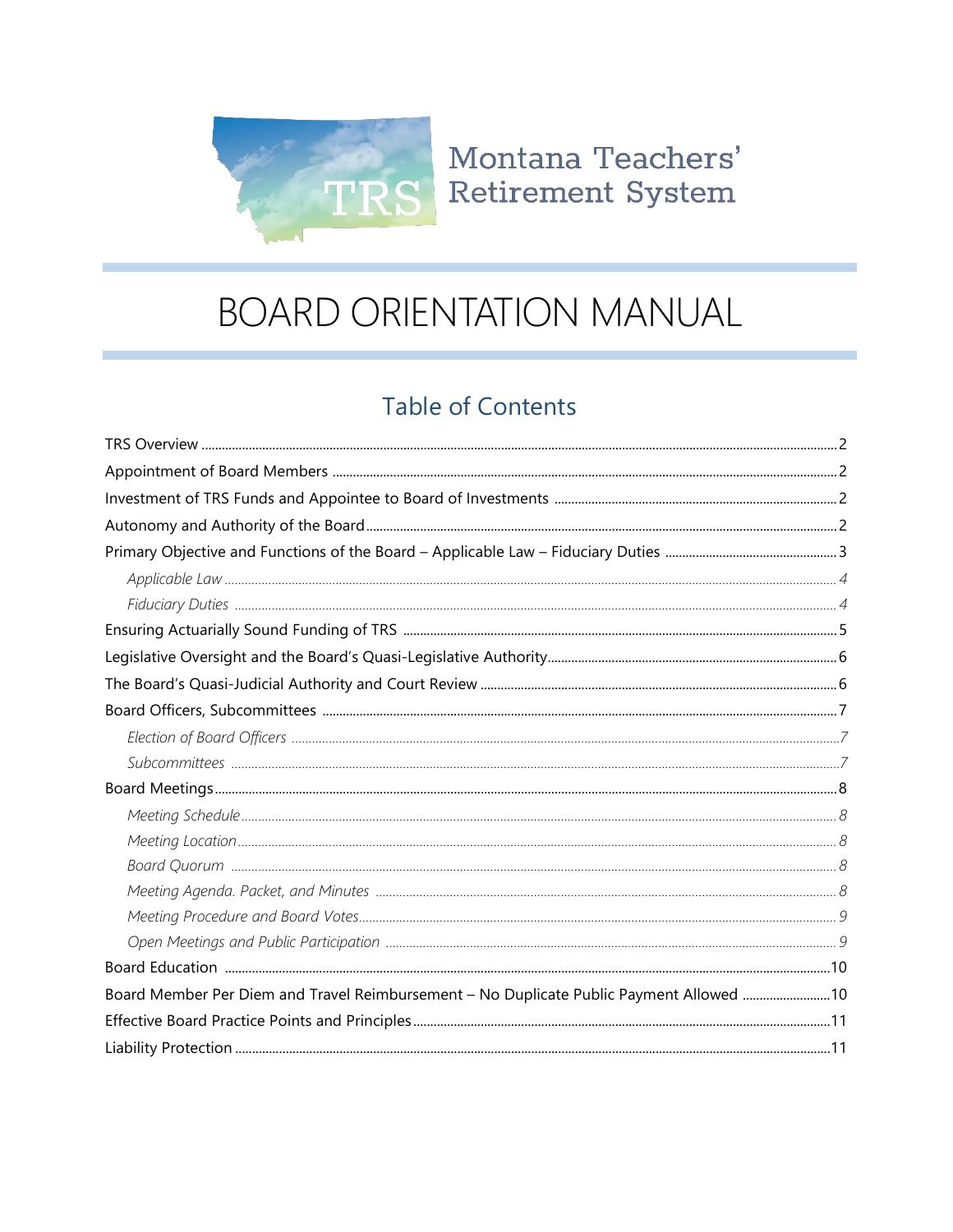

## <span id="page-1-0"></span>Montana Teachers' **Retirement System**

The Montana Teachers' Retirement System ("TRS") has designed this Board Orientation Manual ("Manual") to provide basic information and guidance to TRS Board members regarding the retirement system and their responsibilities and activities in administering it.

Law and other authority expressly or impliedly incorporated in this Manual may change from time to time. The provisions of this Manual do not supersede state or federal law or other authority applicable to the issues covered in this manual.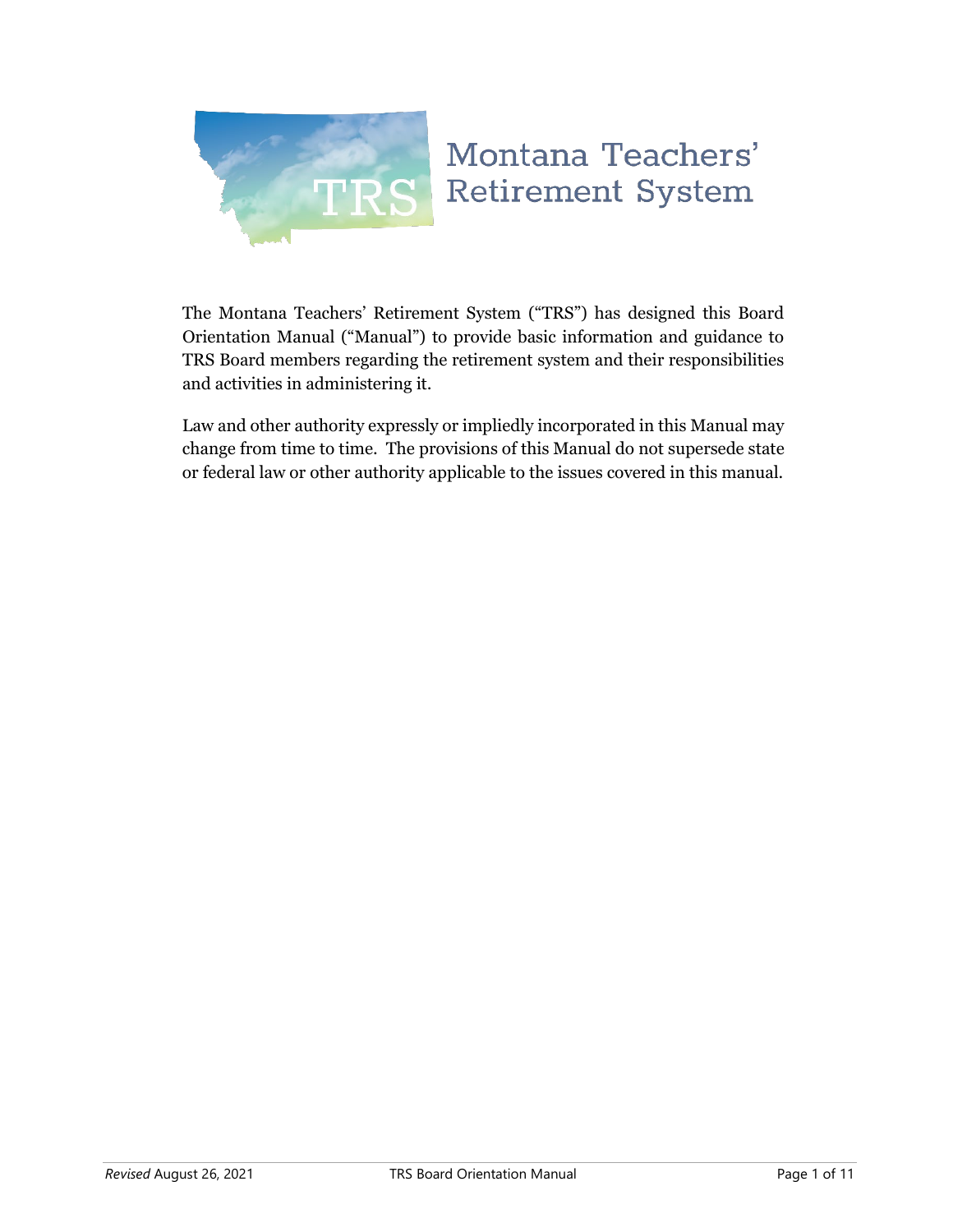## TRS Overview

TRS, established in Montana law in 1937, is a defined-benefit pension plan providing retirement benefits to teachers, administrators, and other professionals employed in public education in the state of Montana. As of Fiscal Year 2022, TRS had 22 full-time employees (see **[TRS organizational](https://trs.mt.gov/miscellaneous/PdfFiles/Information/AboutTRS/TRS_Org_Chart.pdf)  [chart](https://trs.mt.gov/miscellaneous/PdfFiles/Information/AboutTRS/TRS_Org_Chart.pdf)**) and provided benefits and service to approximately 50,000 active, inactive and retired members. The TRS trust fund was valued at more than \$5 billion and TRS paid nearly \$400 million in benefits. For payment statistics from the most recent fiscal year, see the **[TRS website](https://trs.mt.gov/)**.

TRS management staff include its Executive Director, Deputy Executive Director, Chief Legal Counsel, IT Manager, Accounting/Fiscal Manager, and Communications Manager.

## <span id="page-2-0"></span>Appointment of Board Members

The TRS Board is composed of **[six members](https://trs.mt.gov/trs-info/board)** appointed by the Governor to five-year terms. Three members are appointed from the teaching profession and must be active members of TRS at the time of appointment; at least one must be an active classroom teacher. One Board member must be a retired member of the retirement system who was an active member of the retirement system at the time of retirement. The other two Board members are appointed from the general public.

New Board members will receive an "Oath of Office" form from the Secretary of State that must be signed and returned to the Secretary of State's office. Upon receipt of the signed oath by the Secretary of State, the new appointee may be seated as a member of the Board.

## <span id="page-2-1"></span>Investment of TRS Funds and Appointee to Board of Investments

One member of the Board is also appointed by the Governor to serve on the Montana Board of Investments ("BOI"). The BOI is responsible for investing the retirement system's funds. BOI maintains a separate investment policy strategy for the TRS trust fund to ensure investments made on behalf of the fund are appropriate. Pension funds are managed as long-term, tax-exempt accounts with time horizons well beyond normal market cycles. Investment objectives are to maximize the total rate of return through a broadly diversified portfolio of assets.

## <span id="page-2-2"></span>Autonomy and Authority of the Board

TRS is attached to the Montana Department of Administration ("DofA") for administrative purposes only. Administrative functions performed by DofA for the retirement system include (not an exhaustive list): employee recruitment, new hire orientation, and other human resources functions; administrative rule notice technical reviews; printing and mailing of most retirement system publications and mailings; and other strictly administrative functions and services, many of which are provided by DofA to all State agencies.

TRS is, like all other State agencies, required to be managed and operated in conformity with state of Montana law and policy generally pertaining to the management and operation of State government, including but not limited to: law and policy on employment of and benefits to state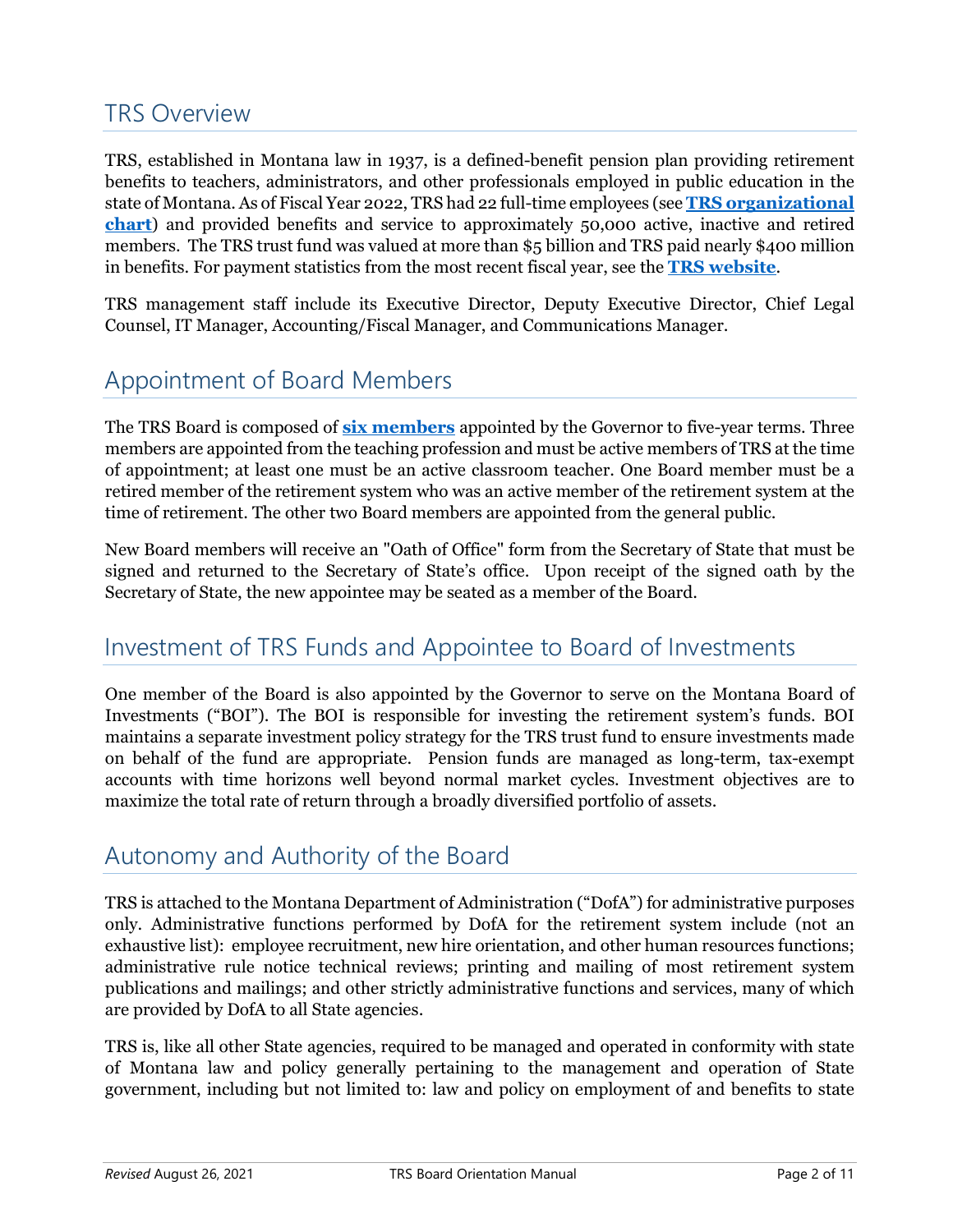employees (including TRS employees); public information and public records; the public's right to know and participate in governmental functions; use and security of state information systems; competitive procurement of products and services by state agencies, etc. The Board's authority with respect to these laws and policies is, by and large, limited to ensuring compliance with them.

However, the Board is charged by the Montana Constitution and statutes with the responsibility to substantively apply the law and policy applicable to the retirement system, including but not limited to:

- determining the eligibility of an individual to participate as a member of TRS, and
- determining an individual's eligibility for benefits.

The Board exercises quasi-judicial, quasi-legislative, and policy making functions in substantively applying the law and policy applicable to TRS, and must do so independent of and without the approval or control of DofA.

## <span id="page-3-0"></span>Primary Objective and Functions of the Board – Applicable Law – Fiduciary Duties

The primary objective of the Board is to ensure administration of the retirement system in the best interests of all TRS members and in conformity with all applicable law and policy. To meet that objective, the Board is expressly authorized and obligated to perform the following functions (not an exhaustive list):

- ensure the retirement system is funded on an actuarially sound basis, including by ensuring that required contributions are remitted and overpaid benefits are recovered;
- hire an executive director and other staff who are qualified and trained to manage and conduct the day-to-day business of the retirement system;
- hire a consulting actuary to perform actuarial valuations and make actuarial recommendations to the Board and staff and, with the consulting actuary's professional recommendations, establish actuarial assumptions and factors to be employed by the retirement system;
- hire other qualified experts and consultants, as necessary, to assist in the conduct of the business of the retirement system;
- with the executive director and staff, advise and work with the Governor and Legislature to ensure Montana law regarding administration of the retirement system is consistent with the federal and state law and the fiduciary obligations applicable to the retirement system;
- promulgate administrative rules and Board policies, as necessary, to implement state and federal law applicable to the retirement system and effectively and efficiently manage the business of the retirement system; and
- make determinations regarding eligibility for membership and benefits.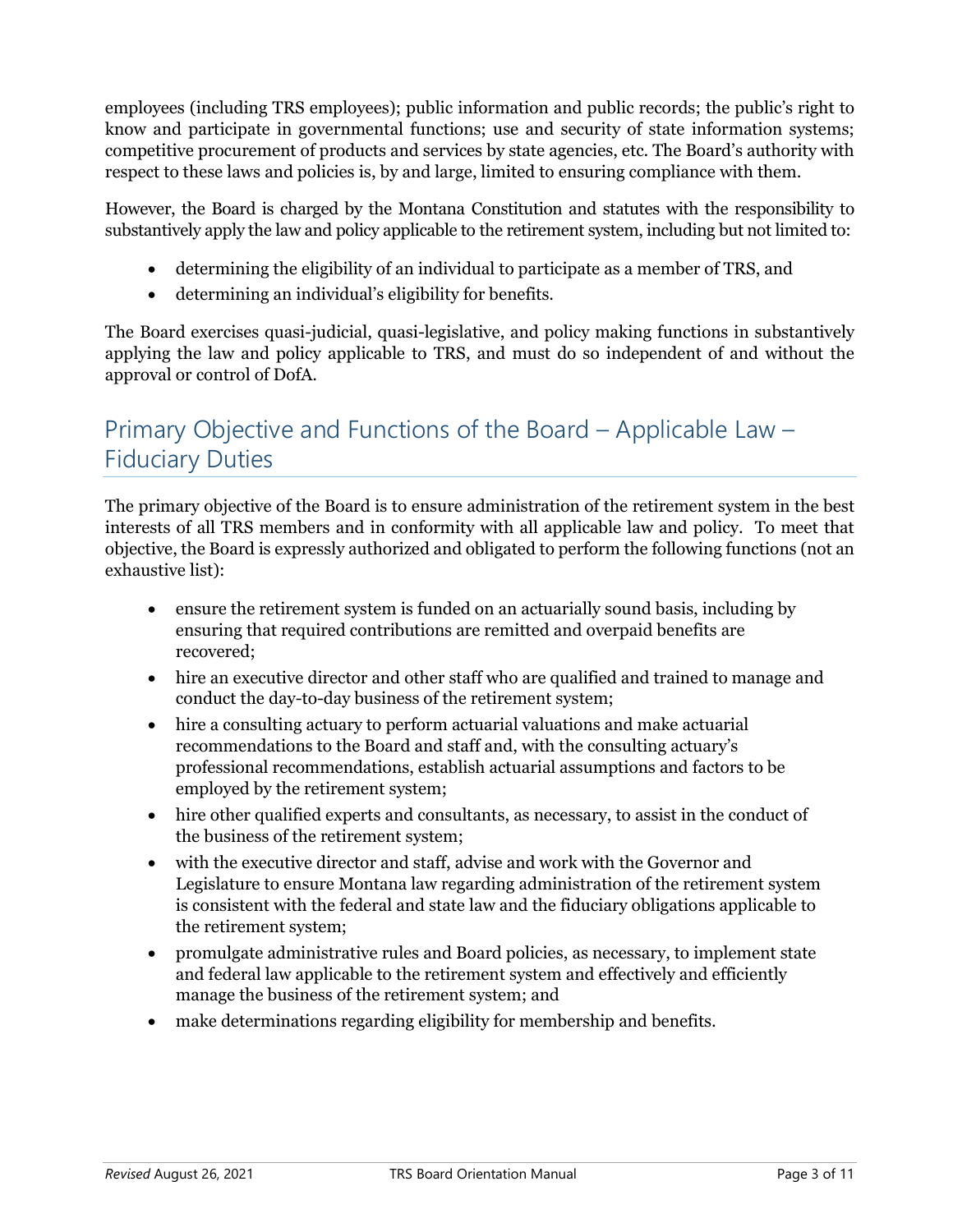#### <span id="page-4-0"></span>*Applicable Law*

**[Article VIII, Section 15](https://leg.mt.gov/bills/mca/title_0000/article_0080/part_0010/section_0150/0000-0080-0010-0150.html)** of the Montana Constitution provides that TRS Board members must administer the retirement system, including actuarial determinations, as fiduciaries of system participants and their beneficiaries. The same section also requires the retirement system be funded on an actuarially sound basis and that system assets be held in trust and spent only to pay participant benefits and administrative expenses of the retirement system.

Federal Tax Law – TRS is a governmental, defined-benefit pension plan, required by Montana statute to be tax-qualified under **[Section 401\(a\) of the United States Internal Revenue](https://uscode.house.gov/view.xhtml?req=(title:26%20section:401%20edition:prelim))  [Code](https://uscode.house.gov/view.xhtml?req=(title:26%20section:401%20edition:prelim))** ("IRC"). As such, TRS is required to comply with all applicable tax-qualification standards as set forth in the IRC (Title 26 of United States Code) and the corresponding federal regulations, and as construed through various pronouncements and guidance issued by the Internal Revenue Service ("IRS").

Title 19, Chapter 20, of the **[Montana Code Annotated](https://leg.mt.gov/bills/mca/index.html)** ("MCA") contains the primary statutes governing the administration and operation of TRS. The statutes were enacted and are amended, as necessary, through the legislative process. **[Title 2, Chapter 44](https://rules.mt.gov/gateway/ChapterHome.asp?Chapter=2%2E44)** of the [Administrative Rules of Montana \("ARM"\)](https://rules.mt.gov/gateway/ChapterHome.asp?Chapter=2%2E44) contains the agency-developed rules (regulations) necessary to ensure administration of TRS consistent with its statutes. The ARMs are recommended by TRS staff, approved by the TRS Board, and adopted in conformity with the process mandated by the Montana Administrative Procedures Act ("MAPA").

Together, the constitutional and statutory provisions and administrative rules governing TRS constitute our "plan terms." The IRS requires that a qualified plan must have written plan terms and the plan must be administered in conformity with those plan terms. Board members are encouraged to become familiar with TRS's plan terms as they will be central to many of the Board's most pressing obligations on behalf of TRS and its members.

**[Board Policies](https://trs.mt.gov/trsinfo/BoardPolicies)** – The Board may adopt policies it deems necessary for proper administration of the retirement system. Board policies, generally, speak to the conduct of Board members and TRS staff in the administration and operation of TRS; they do not establish the rights and obligations of members in and to membership and benefits of the retirement system. In other words, Board policies are used, primarily, to direct how TRS Board members and staff conduct themselves in performing the duties and functions set forth in the law applicable to TRS.

Board members should review the policies and direct any questions they may have to the Executive Director. Many of the policies will also be the subject of regular refresher training to comply with State of Montana requirements.

#### <span id="page-4-1"></span>*Fiduciary Duties*

TRS Board members are trustees of the TRS trust fund and are constitutionally required to act as fiduciaries of the members of the retirement system – the beneficiaries of the TRS trust. In its simplest terms, the primary fiduciary duty of a trustee is the duty of loyalty – to administer the retirement system and expend trust assets for the sole benefit of the beneficiaries of the trust. This primary trustee duty is commonly referred to as the "exclusive benefit rule," and is expressly contained in the Montana Constitution, TRS statute, and IRS qualification standards. In addition to the exclusive benefit rule, Board members are subject to fiduciary duties of impartiality, delegation, and care/prudence.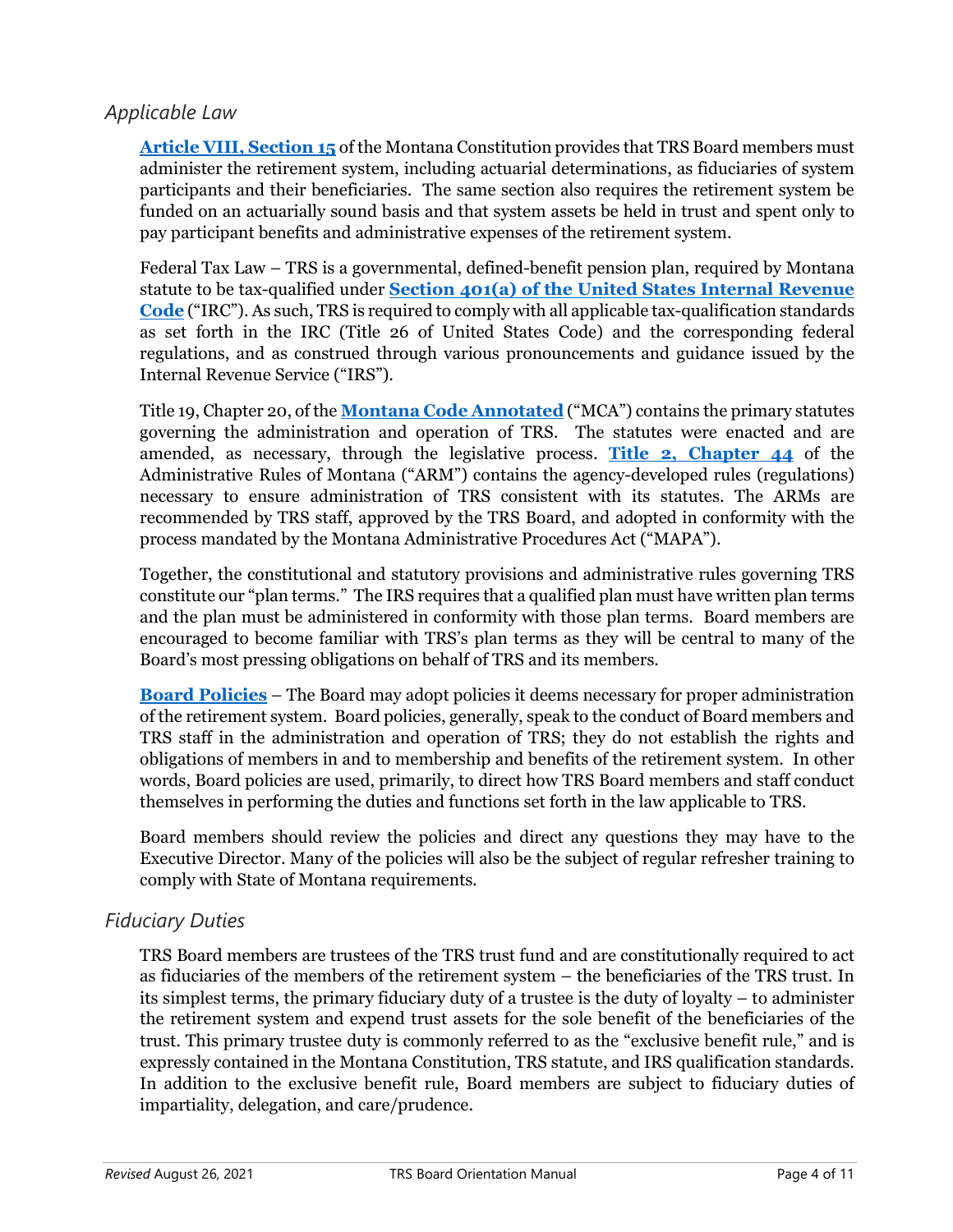Use these links to read about **[general fiduciary duties](https://trs.mt.gov/miscellaneous/PdfFiles/Board/FIDUCIARY_DUTIES_General.pdf)** and **avoiding [conflicts of interest](https://trs.mt.gov/miscellaneous/PdfFiles/Board/FIDUCIARY_DUTIES_Conflicts.pdf)**. In addition, the **[Board policies](https://trs.mt.gov/trsinfo/BoardPolicies)** entitled *Ethical Conduct/Conflict of Interest* and *Board Communications with Members, Employers, and Others* are directly related to fiduciary obligations of Board members. It is important that new Board members carefully read these materials and direct any questions they may have about them to the Executive Director or Chief Legal Counsel. Board members will annually attend refresher training on ethical conduct and conflicts of interest and must annually complete a conflict-of-interest questionnaire.

## <span id="page-5-0"></span>Ensuring Actuarially Sound Funding of TRS

A defined benefit pension plan is fully funded if the plan's assets will exactly pay off all benefit and administrative expense liabilities of the system upon the death of the last benefit recipient. Of course, neither the actual total costs of future benefits and administrative expenses nor the actual total value of future contributions and investment earnings can be exactly determined today. Therefore, TRS relies on annual actuarial valuations to provide the most reasonably accurate picture of the retirement system's current "funded status," from which the Board and the Legislature make decisions regarding future funding needs of the retirement system (i.e., whether to increase or decrease future contribution rates or increase or decrease future benefits).

An actuarial valuation relies on a number of assumptions, including assumptions about the amount of contributions to be received and the rate of investment return to be earned on those contributions and when members will retire and how long they will receive retirement benefits after they retire, in valuing the future assets of the retirement system and determining the funded status. While a fully funded system is the ultimate goal, the goal line exists only at the end of the life of the retirement system – upon the death of the last living benefit recipient (and TRS plans to enroll new members and retire new retirees far into the future). In the interim, the funded status of the retirement system can fall short of "fully funded" due to actual experience of the retirement system differing from our actuarial assumptions. Even if less than fully funded, the retirement system is funded on an actuarially sound basis as long as the funding shortfall is within reasonable parameters (amortizes in 30 years or less) and the funding trajectory is headed in the right direction.

It is important for Board members to understand the basics of actuarial valuations and the interrelationship of TRS funding (contributions and investment returns) and TRS expenditures (benefits and administrative expenses), as the funded status of the plan will influence Legislative initiatives related to TRS. Past actuarial valuations may be reviewed on the **[TRS website](https://trs.mt.gov/TrsInfo/NewsAnnualReports)**.

<span id="page-5-1"></span>The Board's *Funding and Benefits Policy* describes the Board's objectives for actuarially sound funding of TRS and parameters for the Board's position on funding and benefits legislation.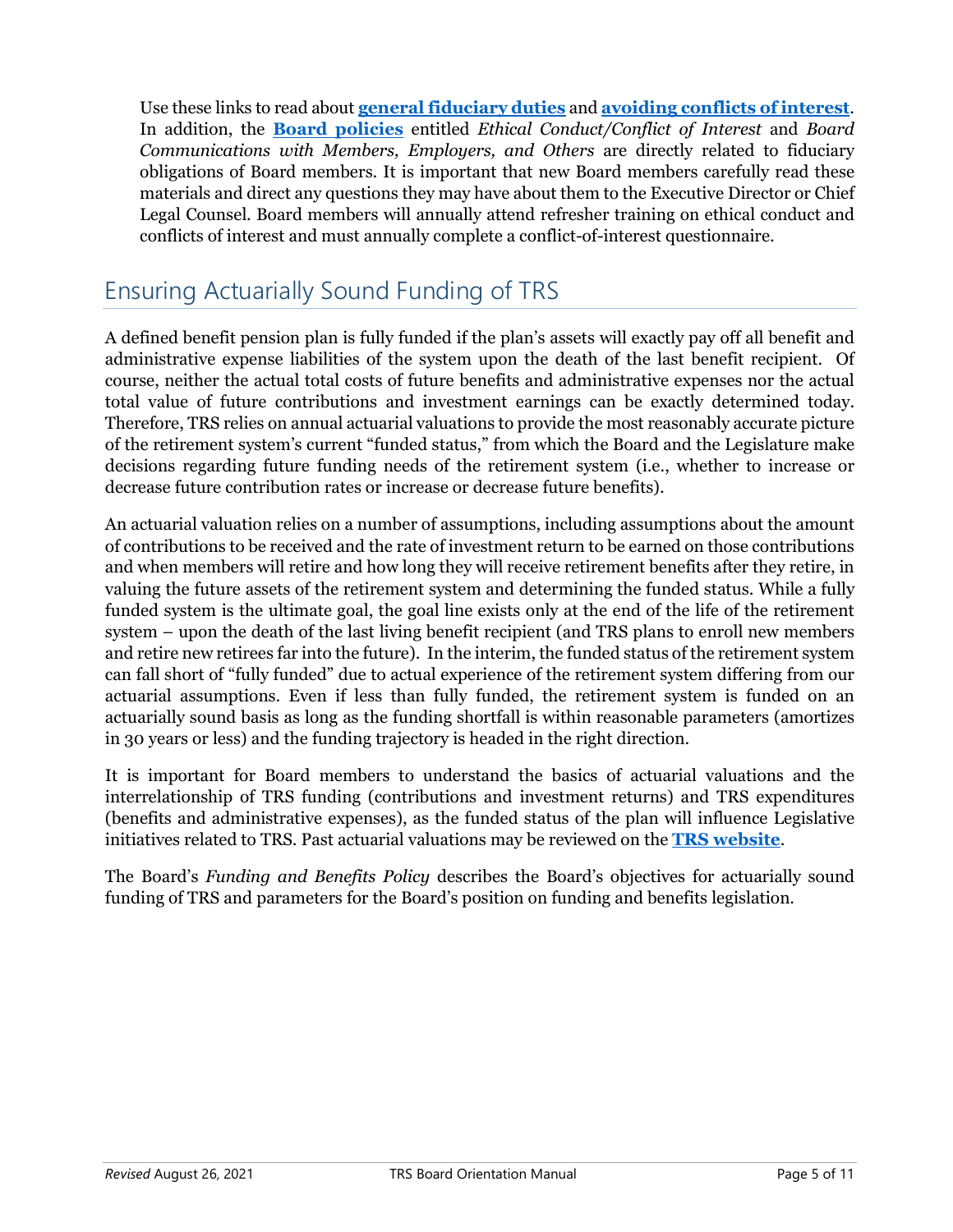## Legislative Oversight and the Board's Quasi-Legislative Authority

The statutes governing TRS are enacted by the **[Montana Legislature](https://leg.mt.gov/)** and Governor. These statutes provide the legal foundations of the rights and obligations of TRS members and employers, including, but not limited to: who is eligible/required to be a member of TRS, employer and member contribution rates, when a member will be eligible for retirement benefits and how those benefits will be calculated, and limitations and requirements applicable to retired members who return to work in TRS reportable positions. The TRS Board may recommend legislation it deems necessary to ensure the retirement system is funded on an actuarially sound basis, ensure compliance with IRS tax-qualification standards, and ensure effective and efficient administration of the retirement system.

The Legislature has substantial oversight authority over State agencies, including TRS, and TRS has significant reporting requirements to the Legislature. When the Legislature is not in session, the State Administration and Veterans' Affairs Interim Committee ("SAVA") has administrative rule review, draft legislation review, and program oversight and monitoring responsibilities for TRS.

The Board exercises quasi legislative authority through promulgation of administrative rules. Administrative rules provide detail, when necessary, regarding how the retirement system will implement the statutes enacted by the Legislature and Governor. Administrative rules are promulgated through the administrative rules process set forth in Montana's Administrative Procedures Act ("MAPA"), and include publishing of the proposed rule, a public comment period and/or public hearing, and publication of the final rule adoption. Administrative rule proposals and finalized administrative rules are subject to review by the Legislature/SAVA.

Administrative rule proposals will generally be made by TRS staff for Board consideration and approval on two Board meeting agendas to allow for adequate public consideration and comment prior to the Board taking action, though non-controversial rule proposals may be acted on by the Board following one meeting. Following Board action, the proposed rule will be noticed by publication in the Montana Administrative Register and are subject to additional public scrutiny and comment. Following consideration of public comment, a final rule will be published.

Both with respect to recommendations of legislation and promulgation of administrative rules, the board should be particularly mindful of its fiduciary duties and its self-imposed obligations set forth in Board policy, in particular, the *Funding and Benefits* policy and the *Board Communications with Members, Employers, and Others* policy.

## <span id="page-6-0"></span>The Board's Quasi-Judicial Authority and Court Review

The Board is statutorily authorized to make determinations regarding eligibility for membership and entitlement to benefits. From time to time, a member will disagree with a final determination issued by TRS staff. In such cases, the member has a right to "appeal" the staff determination by, first, requesting informal review by the Board. The informal review will be noticed on a Board meeting agenda. The Board will receive copies of the TRS staff final determination and any written statement of disagreement from the member, as well as copies of any relevant documents. The member may attend the Board meeting to explain their position to the Board. The Board may disagree with the final staff determination, or may concur with the final staff determination subject to the member's right to request a contested case hearing.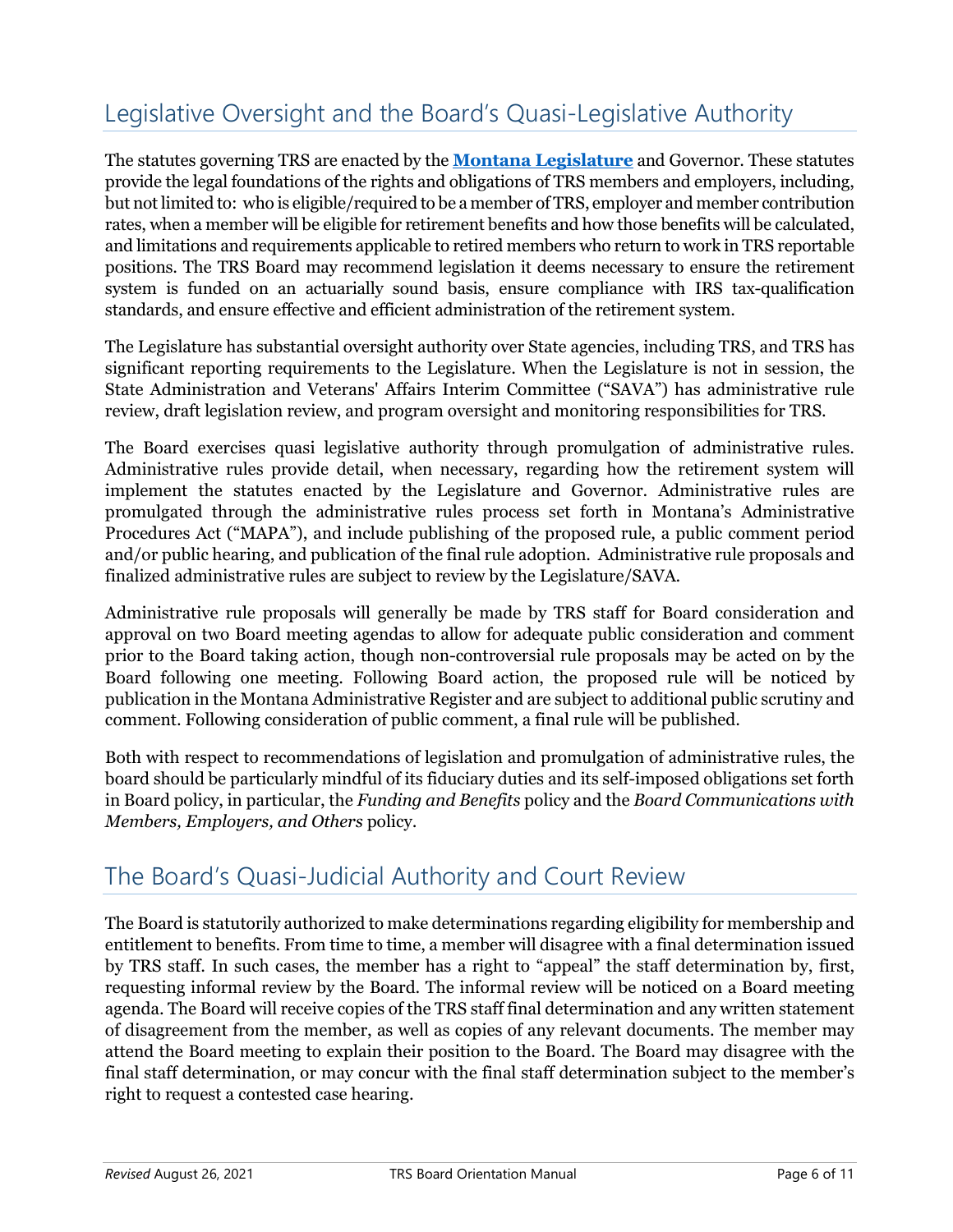If the Board agrees with the final staff determination, the member will be given 30 days to request a "contested case hearing." A contested case hearing, conducted under the contested case provisions of MAPA, is a formal administrative process similar to court proceedings culminating in a full evidentiary hearing. The Board is the ultimate "finder of fact and concluder of law" in a contested case, though the Board generally will appoint a hearing examiner to manage the contested case and preside at the hearing. The hearing examiner will draft a recommended order including proposed findings of fact and conclusions of law, on which the Board must take action.

Prior to the Board making a final decision, TRS and the member will have a period of time to file "exceptions" to the recommended order. Either party may request that the Board hear oral arguments on the exceptions filed. After receiving exceptions, if any, and hearing oral arguments, the Board will take action in the matter by adopting the recommended order without changes, by amending the recommended order, or by remanding for further process before the hearing examiner.

If the Board's final decision in a contested case is adverse to the member, the member may file a petition in district court for judicial review of the final administrative decision. Judicial review proceeds very much as any other civil matter in district court, and the district court's order in the matter may then be appealed to the Montana Supreme Court.

TRS's Chief Legal Counsel represents the retirement system in any contested case process/hearing and, for due process reasons, may not also advise/represent the Board in its official duties in the contested case. Therefore, the Board maintains a legal representation contract with an outside law firm to advise and represent the Board in contested case matters. During the pendency of a contested case, the TRS Board as a whole or any individual Board member may not discuss the facts or law of the contested case with TRS's Chief Legal Counsel or any TRS staff member (in legal terms, these would be *ex-parte communications*) but must direct any questions regarding the contested case to their outside counsel.

## <span id="page-7-0"></span>Board Officers, Subcommittees

#### <span id="page-7-1"></span>*Election of Board Officers*

The officers of the Board are the Chair and Vice-Chair. The officers are elected annually at the first regular Board meeting of the fiscal year. To be eligible to be Chair or Vice-Chair, members must have served on the Board for a minimum of one year before being elected. A member may be re-elected to an officer position without limitation.

#### <span id="page-7-2"></span>*Subcommittees*

The Board Chair will periodically make assignments for each Board member to advisory subcommittees on Personnel, Legislation, and Fiscal matters. Each Board member will serve on only one subcommittee at a time and each subcommittee will have only two members assigned.

The purpose of the subcommittees is purely advisory. A subcommittee does not independently take or direct final action on any issue, but merely reviews and provides information to the full Board on issues for Board discussion or action.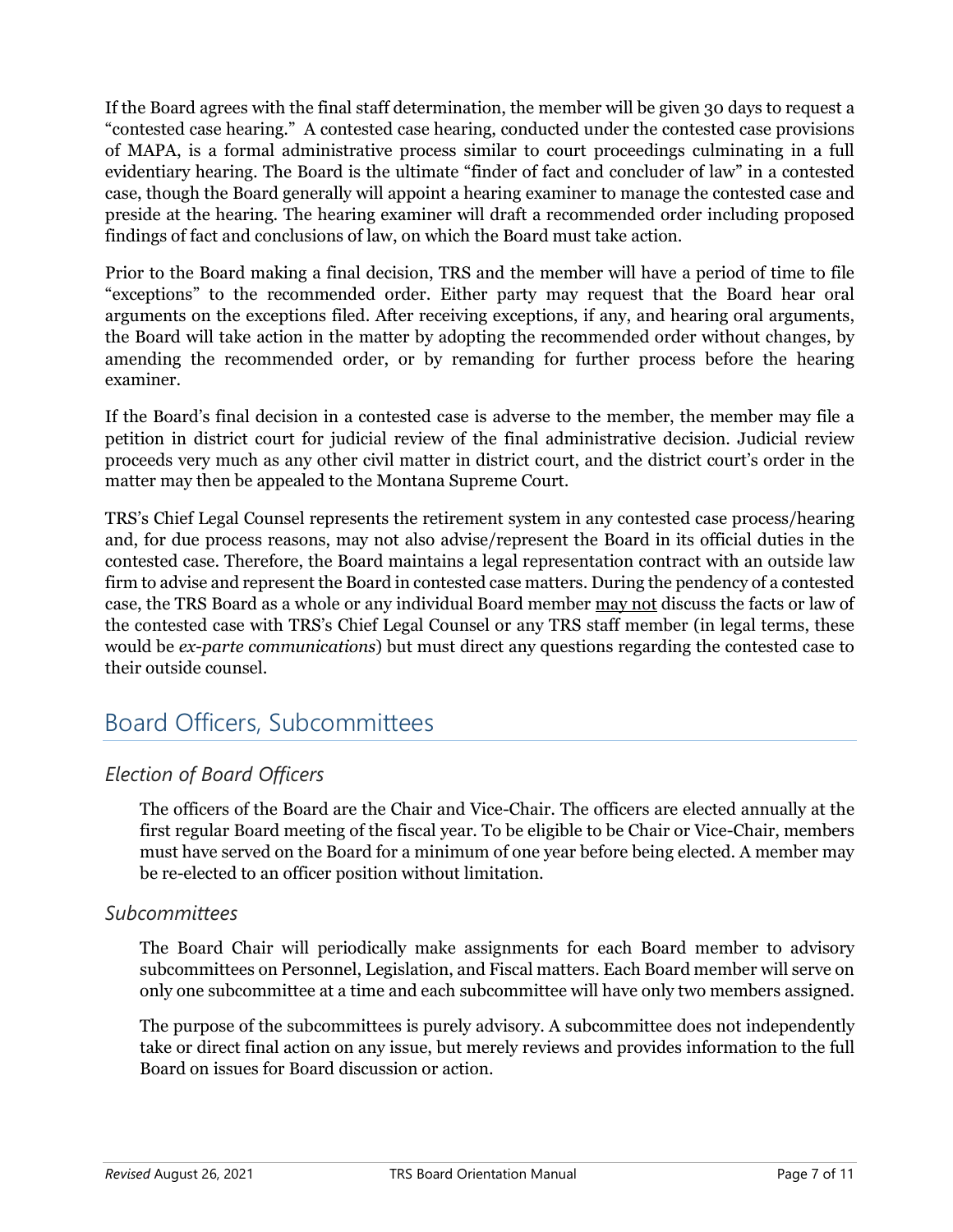## <span id="page-8-0"></span>Board Meetings

#### <span id="page-8-1"></span>*Meeting Schedule*

There are **four regular meetings** of the Board in each fiscal year (July 1 through June 30) typically held during:

- The first two weeks of October,
- The first two weeks of December,
- The first two weeks of February, and
- The first two weeks of May.

In addition, an annual **strategic planning meeting** typically is held during the first two weeks of August. Additional special meetings of the Board may be called by the Board Chair or by a majority of the Board members.

#### <span id="page-8-2"></span>*Meeting Location*

Board meetings are generally held in the TRS Board room at 100 North Park Avenue, Suite 110, in Helena, Montana. A Board meeting may be held or an individual Board member's participation in a Board meeting may occur telephonically or virtually with the approval of the Board Chair or of a majority of the Board members.

#### <span id="page-8-3"></span>*Board Quorum*

The Board is legally constituted and empowered to act when a quorum is present. A quorum of the TRS Board is reached when three members are in attendance.

#### <span id="page-8-4"></span>*Meeting Agenda, Packet, and Minutes*

The Board meeting agenda is the responsibility of the Board Chair in concert with the Executive Director. Agenda items may be submitted by the Executive Director, a TRS member or beneficiary or their representative, a TRS employer, a member of the Board, or any other interested party. Agenda item requests should be submitted through the Executive Director but may be submitted through the Board Chair to be forwarded to the Executive Director. Petitions or requests from members for Board action are included as agenda items if all supporting documentation has been received in the TRS office at least 20 days before the meeting.

All agenda items will be designated as action items, discussion items, or information items. Action items require a motion and second for action or a motion to table followed by a vote to dispense with the agenda item. Discussion items are not voted on but are designed to prompt discussion of items of interest to TRS or on issues that will be future action items. Informational items may be included on the agenda and in Board meeting materials and are not acted on nor discussed, ordinarily, but may be discussed upon request of a board member.

The meeting agenda and related materials ("meeting packet") will be drafted and compiled by the Executive Director and will be sent to each board member and publicly posted on the **[TRS](https://trs.mt.gov/trs-info/board)  [Board](https://trs.mt.gov/trs-info/board)** webpage approximately 7 days in advance of the meeting.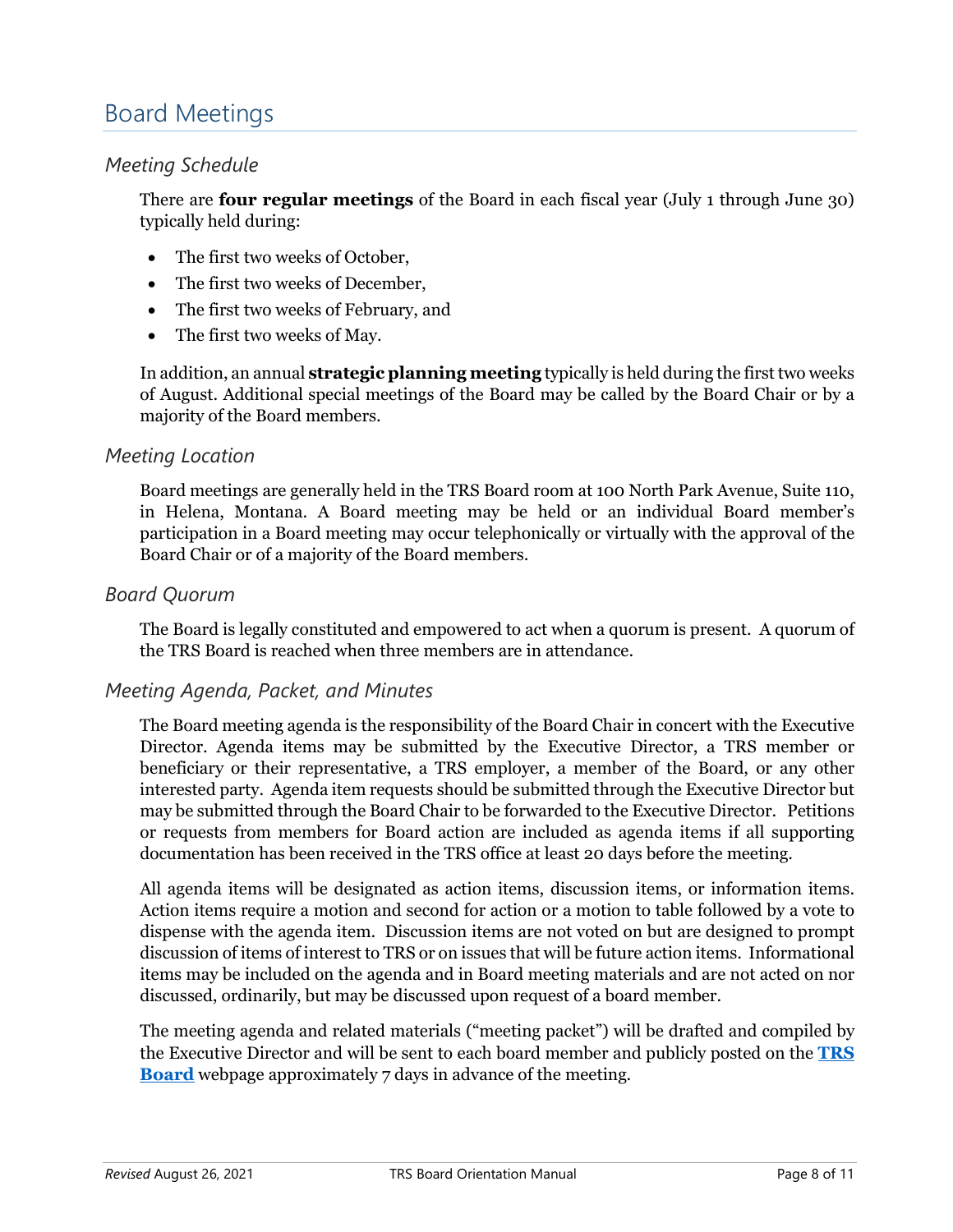The agenda must be adopted by vote of the Board at the beginning of the Board meeting. No items may be added to the agenda once the agenda is adopted for a given meeting. Any additional issues raised at a Board meeting for Board consideration, discussion, or action must be included on the agenda of a future meeting.

Written minutes of the previous meeting will be included as an action item for approval or correction and sent to each Board member with the new agenda. Any corrections or additions will be corroborated with the video or audio recording of the meeting or by consensus of fellow Board members before being approved as amended.

#### <span id="page-9-0"></span>*Meeting Procedure and Board Votes*

Roberts Rules of Order shall be used to guide meeting protocol. New Board members may wish to read **[this simplified description](https://trs.mt.gov/miscellaneous/PdfFiles/Board/RobertsRulesSimplified.pdf)** of the rules.

The Board Chair is charged with supervising the conduct of the meetings. If the Board Chair is absent, the Vice Chair will conduct the meeting. All discussion, questions, and other matters will be addressed to and through the Board Chair. The Board Chair is a fully participating member of the Board for all meeting purposes including discussion, motions, seconds, and voting.

A simple majority vote of the Board members in attendance at any meeting is sufficient to approve or disapprove any action item. Roll call votes will be taken upon request. All Board members present are entitled to vote and are required, except for good cause shown, to vote on every issue properly before the Board. A member who has a conflict of interest related to any action item must make the conflict of interest known prior to discussion of the item and must abstain from both discussion of and voting on the matter. A Board member abstaining from a vote for any other reason must state the reason for their abstention prior to the vote being taken.

#### <span id="page-9-1"></span>*Open Meetings and Public Participation*

All Board meetings will comply with the public right to know and public right to participate provisions of Montana law. The upcoming date, time, and location of all regular and special Board meetings will be publicly posted at least 72 business hours prior to the meeting. In-person meetings will be open to the public and information regarding telephonic and virtual opportunities to attend and/or participate in Board meetings will be provided. All official Board action and votes will be taken in an open session.

A video or audio recording of each regular or special Board meeting will be publicly posted on the **[TRS Board Minutes](https://trs.mt.gov/trs-info/boardminutes)** webpage the following business day. All matters discussed and Board actions taken will be recorded in the written minutes of the Board.

Though all Board meetings are open to the public, not all Board business during a meeting is subject to public comment and/or participation. The public has the right to watch and listen but may speak only when allowed to by the Board Chair. Members of the audience who wish to address an item on the agenda should make that desire known in advance to the Executive Director who will inform the Board Chair. The Board will hear the comments at an appropriate time indicated by the Board Chair and the Board Chair has the option to limit the comments to a specific time frame. No general audience participation is permitted once the Board begins deliberation of a motion, although an exception will be made when a Board member requests clarification.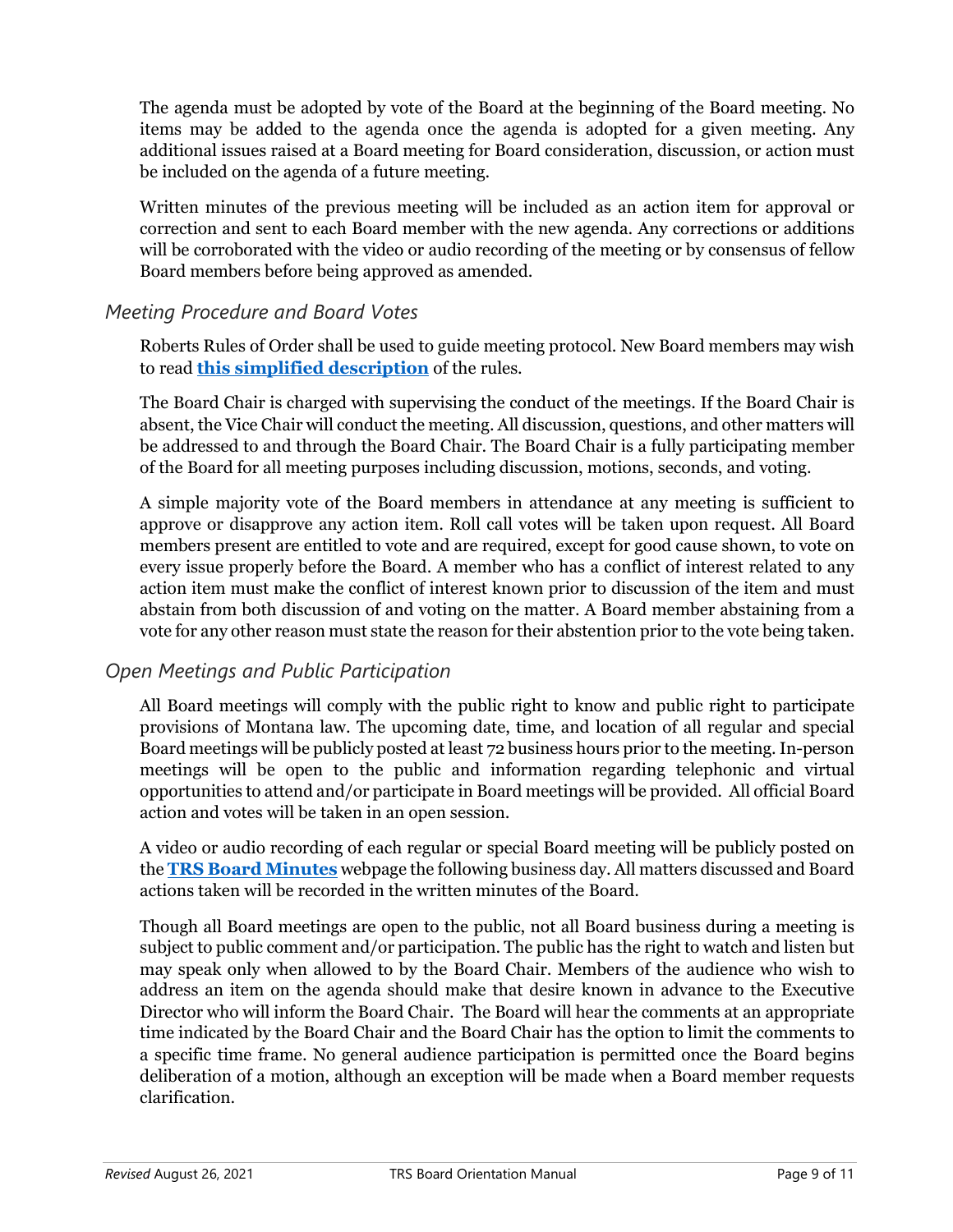Public comment is not allowed on disability applications or contested case or other adjudicative proceedings. The Board Chair will close the meeting when the rights of individual privacy exceed the public's right to know or when the Board will discuss litigation strategy.

## <span id="page-10-0"></span>Board Education

The Board members' fiduciary duties of care and prudence, essentially, require Board members to act with the skill, care, and knowledge necessary for the proper administration and operation of a tax-qualified, governmental, defined-benefit pension plan. While the expertise necessary to operate TRS is substantially obtained through the hiring of qualified staff and contracting with qualified consultants, Board members still must develop and maintain the personal knowledge base to understand the requirements and issues of TRS administration and to direct and evaluate TRS staff and consultants in their conduct of TRS business. Regular, periodic education of Board members is essential.

TRS is a member of the **[National Council on Teacher Retirement](https://nctr.org/)** ("NCTR"), which provides high quality educational opportunities specifically directed to Board members and executives of governmental teachers' retirement systems. Board members are provided the opportunity and are encouraged to attend NCTR's educational convention on a rotational basis. Typically, two or three members of the Board and the Executive Director attend the NCTR convention as delegates of TRS, with preference given to any new Board member who has not attended in the past.

## <span id="page-10-1"></span>Board Member Per Diem and Travel Reimbursement – No Duplicate Public Payment Allowed

For each Board meeting, Board members will receive a payment of \$50.00 for time spent outside their regular work schedule preparing for the meeting. Board members will receive \$50.00 per diem for attendance at a Board meeting, at an educational conference, or otherwise in Board-approved performance of duties on behalf of TRS.

Board members also receive reimbursement for travel, lodging, and meals for attendance at Board meetings and educational conferences, in conformity with the State's current state employee travel policy. Expenses are generally paid through reimbursement following the travel and submission of a travel voucher and receipts. However, conference registrations will be paid by TRS in advance and a travel advance may be approved for a trip of significant expense if requested at least two weeks prior to the scheduled departure.

Board members using their own vehicles for Board travel will receive mileage reimbursement at the current IRS rate based on specified map miles from point A to point B and back plus an appropriate amount for in-town mileage.

The **[Montana Code of Ethics](https://leg.mt.gov/bills/mca/title_0020/chapter_0020/part_0010/sections_index.html)** prohibits a TRS Board member from receiving both the \$50.00 per diem from TRS and compensation from another public employer for the same period of time unless the compensation from other public employment is due to use of accrued leave time. Members must annually complete a form indicating whether they have other public employment and whether they will receive per diem for their TRS service.